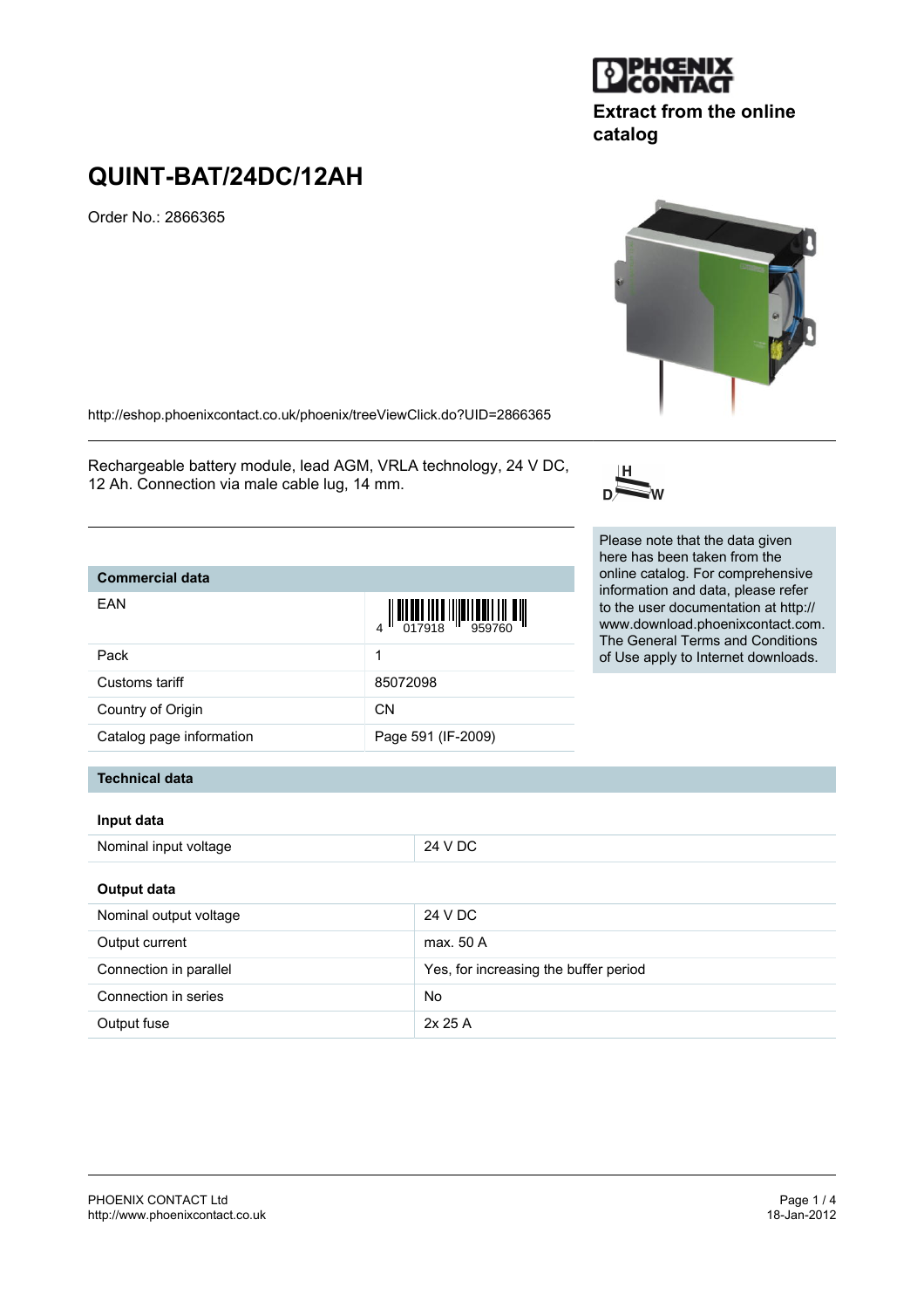## **General data**

| Disposal                                | Used batteries must not be thrown away with household waste,<br>they should instead be disposed of in accordance with applicable<br>national regulations. They can also be returned to Phoenix<br>Contact or the manufacturer. |
|-----------------------------------------|--------------------------------------------------------------------------------------------------------------------------------------------------------------------------------------------------------------------------------|
| Width                                   | 231 mm                                                                                                                                                                                                                         |
| Height                                  | $156 \text{ mm}$                                                                                                                                                                                                               |
| Depth                                   | $110 \text{ mm}$                                                                                                                                                                                                               |
| Net weight                              | 9 kg                                                                                                                                                                                                                           |
| Memory medium                           | battery 12 Ah                                                                                                                                                                                                                  |
| Degree of protection                    | <b>IP20</b>                                                                                                                                                                                                                    |
| <b>Protection class</b>                 | Ш                                                                                                                                                                                                                              |
| Ambient temperature (operation)         | $0^{\circ}$ C $$ 40 $^{\circ}$ C                                                                                                                                                                                               |
| Ambient temperature (storage/transport) | $0^{\circ}$ C $$ 40 $^{\circ}$ C                                                                                                                                                                                               |
| Shipbuilding approval                   | Germanischer Lloyd (EMC 2), ABS                                                                                                                                                                                                |

### **Certificates**

| a ka<br>×<br>۰ |  |
|----------------|--|
|                |  |
| ۰.             |  |
|                |  |

Certification GL

| <b>Accessories</b> |                          |                                                                             |  |  |
|--------------------|--------------------------|-----------------------------------------------------------------------------|--|--|
| Item               | Designation              | Description                                                                 |  |  |
| <b>Fuse</b>        |                          |                                                                             |  |  |
| 0913757            | SI FORM C 25 A DIN 72581 | Flat-type plug-in fuse, type C, color code: white, nominal current:<br>25 A |  |  |
| General            |                          |                                                                             |  |  |
| 2866857            | QUINT-ADAPTER/4          | Assembly adapter for QUINT-BAT/24DC on 35mm rail                            |  |  |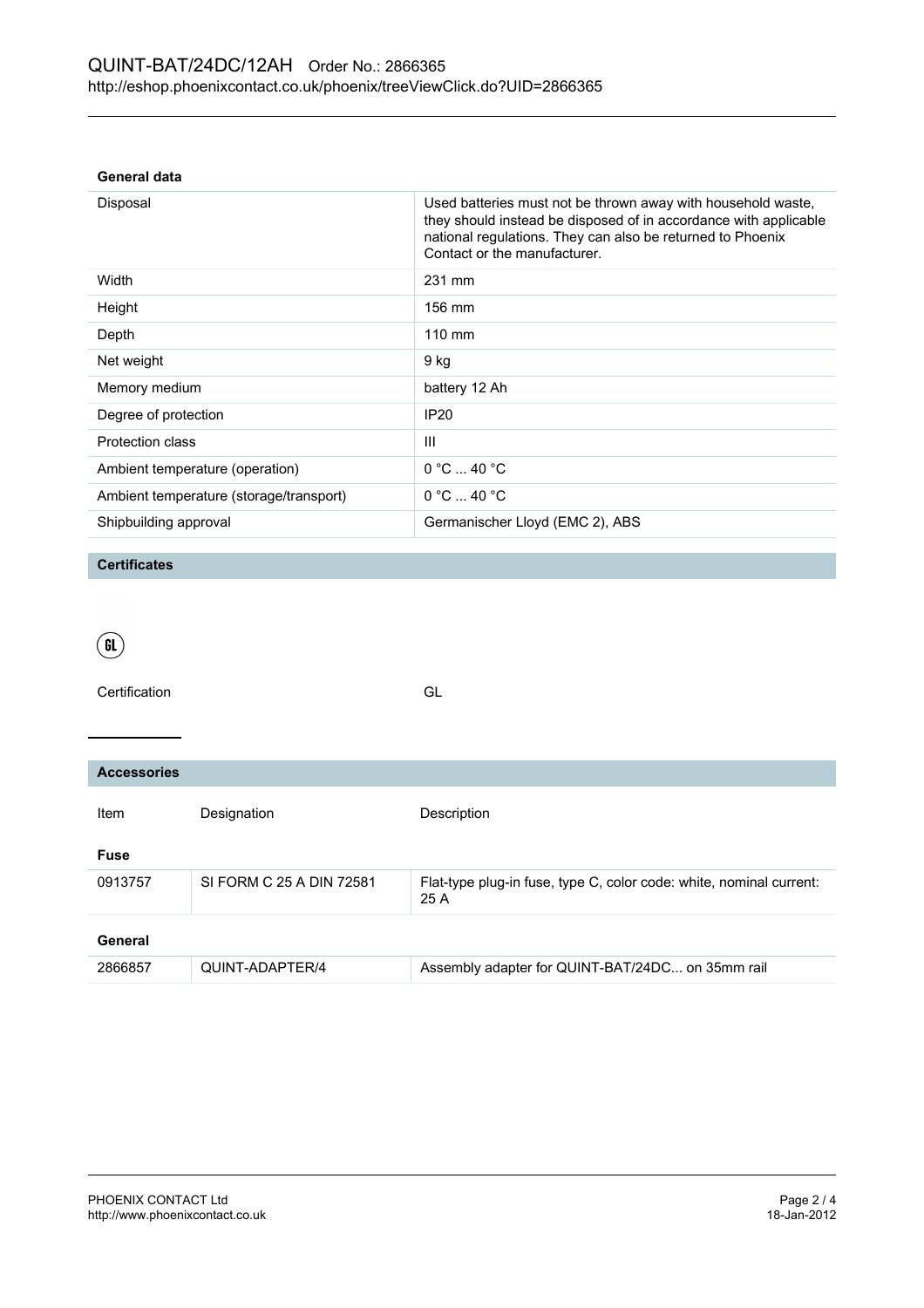## **Drawings**

Block diagram